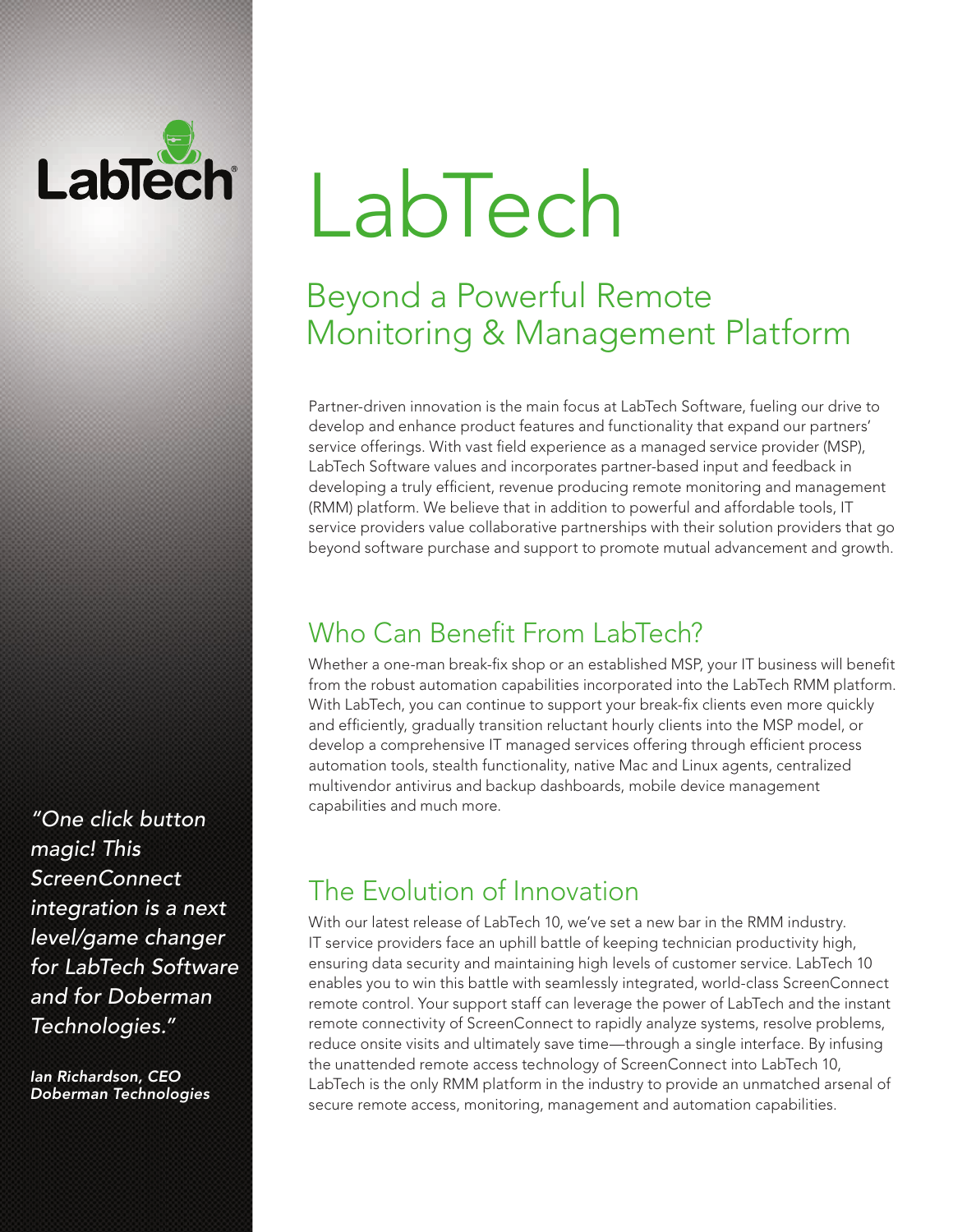# LabTech Features

#### Premier Remote Control

Provide remote support faster than ever with native ScreenConnect integration. Seamless integration enables you to instantly launch a ScreenConnect remote control session from the LabTech Computer Management screen with a single click.

#### Mobile Device Management

Manage Apple iOS® and Android™ platform mobile devices with easy and secure enrollment, configuration, monitoring and reporting functions.

#### IT Asset Management

Compile data, audit and manage workstations, servers, printers, routers and mobile devices. Group by OS, application or location.

#### Software Deployment

Deploy software and services to one device, a group of devices or to one or multiple locations without business disruption to clients.

#### Hardware Provisioning

Discover, onboard and manage AMT and vPro capable hardware, including automatic provisioning, version scan, feature scan and password setup.

#### Virtualization Monitoring and Management

Provide agentless VMware infrastructure monitoring and basic management with a rich library of critical ESX availability and performance monitors, pre-configured thresholds, alerting and power state management.

#### Managed Services Accounting

Define service catalog offerings beyond managed workstations to include services like antivirus and backup.

#### Professional Services Automation (PSA) Integration

Manage tickets and billing by integrating LabTech with your Autotask, ConnectWise or Tigerpaw PSA solution. Experience enhanced integration with the Autotask and ConnectWise plug-ins.

#### Mobile Access

Provide remote support with the LabTech Mobile app, available for Android™ and Apple iOS® platform devices.

#### Mac and Linux Agents

Deploy Mac and Linux agents for onboarding, role detection and critical service level monitoring for servers.

#### Network Monitoring

Detect and manage network devices with over 500 SNMP detection templates, along with remote monitoring, ticketing and group management capabilities.

#### Systems Monitoring

State-based monitoring capabilities with configurable threshold rules alert you when systems fall below a certain threshold. New heartbeat technology allows for faster offline agent detection.

#### Multivendor Antivirus Management Dashboard

Manage multiple antivirus vendors from a single-paneof-glass for added control and visibility of your clients' environments.

#### Multivendor Backup Management Dashboard

Manage data protection environments from multiple backup and storage vendors and multiple client locations from a central console.

#### Patch Management

Identify, approve, update or ignore patches and hotfixes for one or multiple devices. A workflow-based interface allows for smooth, intuitive navigation.

#### Help Desk Ticketing

Prioritize help desk requests for quick and efficient remote support to any client within Windows, Mac or Linux LAN and web-based environments.

#### Solution Center

Download entire bundled solutions from the LabTech Solution Center and reduce the risk of making system changes with new rollback capabilities.

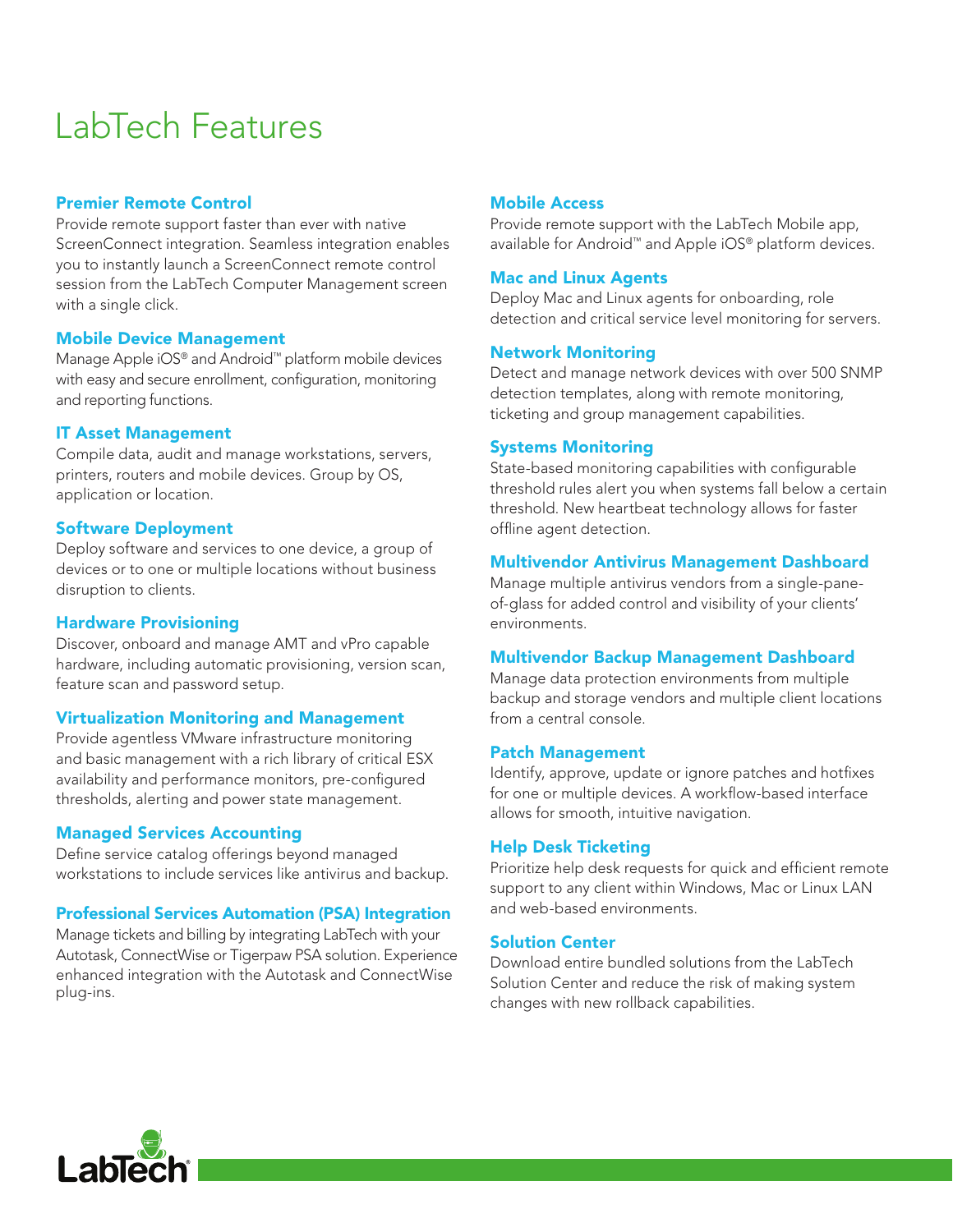

Through LabTech, an unattended ScreenConnect remote control session can be instantly launched to any computer with a LabTech agent installed—right from the LabTech Computer Management screen.

### Why Choose LabTech for Your Business?

Because your success is our passion! If you can think of an IT process that requires automation, LabTech can make it happen.

#### Extend Usability with LabTech Ignite®

LabTech Ignite was designed to provide the highest level of automation out-of-the-box with pre-configured groups, monitors, scripts, alerts, searches, templates and schedules based on Microsoft® best practices. Built directly into LabTech, LabTech Ignite is an industry exclusive that drastically reduces the learning curve associated with LabTech.

#### Expand Visibility

Our control center user interface (UI) delivers easy and quick feature detection. Accordion-style navigation allows for improved organization around service activities.

#### Improve Service Time

Unparalleled performance speed coupled with on-demand tunnel vision streamlines and improves technician response time.

#### Maximize Technician Utilization

LabTech's process automation and remote management maximize resource utilization. Automate repetitive tasks and assign resources to higher revenue-generating projects.

#### Provide Stealth Support

Perform non-intrusive, seamless maintenance and support services without scheduling end-user interruptions and downtime.

#### Expand Your Service Offering

LabTech's increased command processing speed, centralized dashboards and refined reporting allow for enhanced IT service offerings without additional technical resources.

#### Validate Your Services

Obtain complete visibility into your clients' operations, highlight potential issues and provide decision making tools through custom reporting.

#### Generate Recurring Revenue

Less time spent on repetitive maintenance and support tasks is additional time to nurture and convert clients into a managed services model.

#### Scale When Necessary

LabTech Software is determined to retain affordable and convenient pricing for its partners and sells only the agents you need, when you need them.